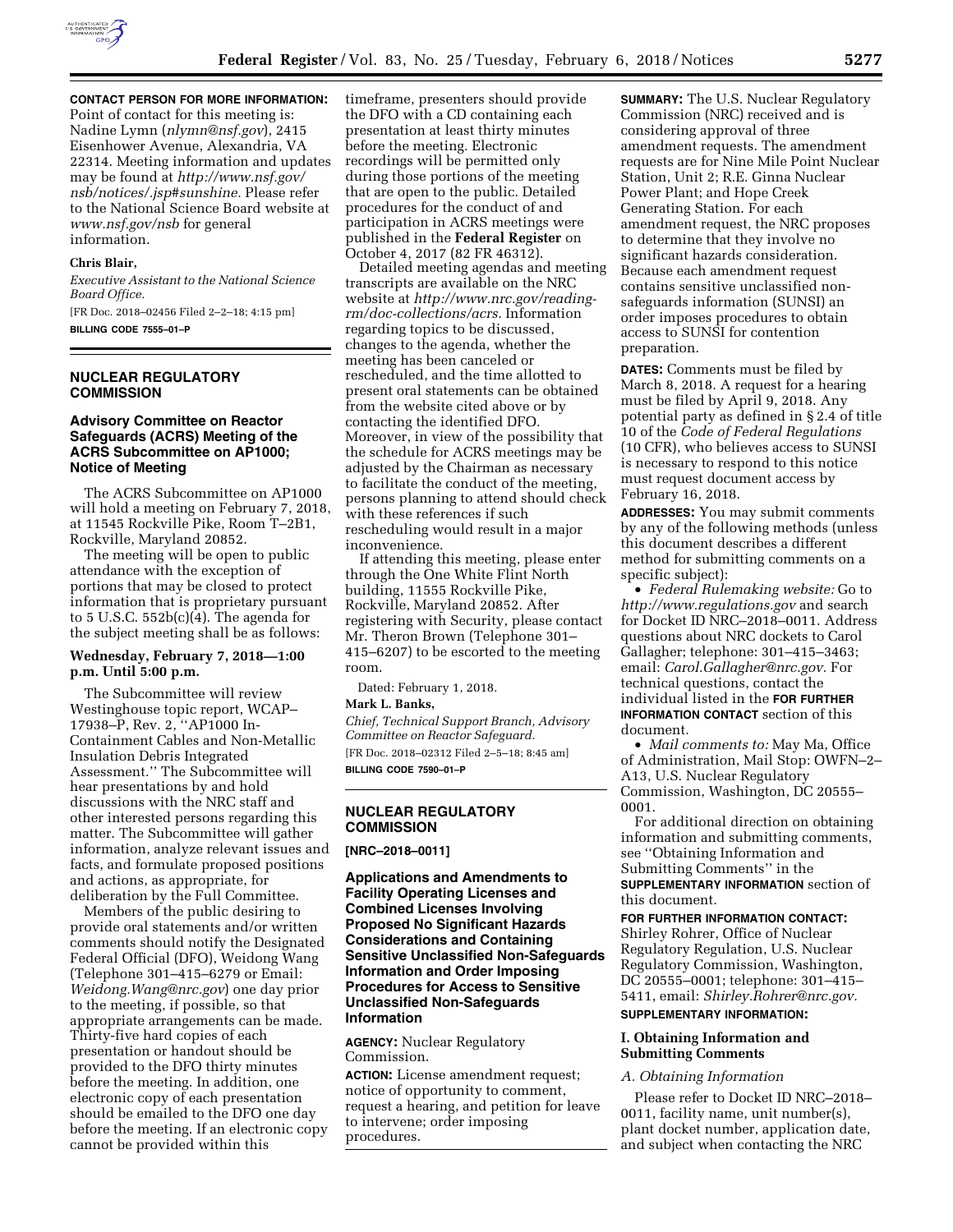about the availability of information for this action. You may obtain publiclyavailable information related to this action by any of the following methods:

• *Federal Rulemaking website:* Go to *<http://www.regulations.gov>* and search for Docket ID NRC–2018–0011.

• *NRC's Agencywide Documents Access and Management System (ADAMS):* You may obtain publiclyavailable documents online in the ADAMS Public Documents collection at *[http://www.nrc.gov/reading-rm/](http://www.nrc.gov/reading-rm/adams.html)  [adams.html.](http://www.nrc.gov/reading-rm/adams.html)* To begin the search, select ''*ADAMS Public Documents*'' and then select ''*Begin Web-based ADAMS Search.*'' For problems with ADAMS, please contact the NRC's Public Document Room (PDR) reference staff at 1–800–397–4209, 301–415–4737, or by email to *[pdr.resource@nrc.gov.](mailto:pdr.resource@nrc.gov)* The ADAMS accession number for each document referenced (if it is available in ADAMS) is provided the first time that it is mentioned in this document.

• *NRC's PDR:* You may examine and purchase copies of public documents at the NRC's PDR, Room O1–F21, One White Flint North, 11555 Rockville Pike, Rockville, Maryland 20852.

#### *B. Submitting Comments*

Please include Docket ID NRC–2018– 0011, facility name, unit number(s), plant docket number, application date, and subject in your comment submission.

The NRC cautions you not to include identifying or contact information that you do not want to be publicly disclosed in your comment submission. The NRC will post all comment submissions at *[http://](http://www.regulations.gov) [www.regulations.gov](http://www.regulations.gov)* as well as enter the comment submissions into ADAMS. The NRC does not routinely edit comment submissions to remove identifying or contact information.

If you are requesting or aggregating comments from other persons for submission to the NRC, then you should inform those persons not to include identifying or contact information that they do not want to be publicly disclosed in their comment submission. Your request should state that the NRC does not routinely edit comment submissions to remove such information before making the comment submissions available to the public or entering the comment into ADAMS.

#### **II. Background**

Pursuant to Section 189a.(2) of the Atomic Energy Act of 1954, as amended (the Act), the NRC is publishing this notice. The Act requires the Commission to publish notice of any amendments issued, or proposed to be

issued and grants the Commission the authority to issue and make immediately effective any amendment to an operating license or combined license, as applicable, upon a determination by the Commission that such amendment involves no significant hazards consideration, notwithstanding the pendency before the Commission of a request for a hearing from any person.

This notice includes notices of amendments containing SUNSI.

## **III. Notice of Consideration of Issuance of Amendments to Facility Operating Licenses and Combined Licenses, Proposed No Significant Hazards Consideration Determination, and Opportunity for a Hearing**

The Commission has made a proposed determination that the following amendment requests involve no significant hazards consideration. Under the Commission's regulations in 10 CFR 50.92, this means that operation of the facility in accordance with the proposed amendment would not (1) involve a significant increase in the probability or consequences of an accident previously evaluated, or (2) create the possibility of a new or different kind of accident from any accident previously evaluated, or (3) involve a significant reduction in a margin of safety. The basis for this proposed determination for each amendment request is shown below.

The Commission is seeking public comments on this proposed determination. Any comments received within 30 days after the date of publication of this notice will be considered in making any final determination.

Normally, the Commission will not issue the amendment until the expiration of 60 days after the date of publication of this notice. The Commission may issue the license amendment before expiration of the 60 day period provided that its final determination is that the amendment involves no significant hazards consideration. In addition, the Commission may issue the amendment prior to the expiration of the 30-day comment period if circumstances change during the 30-day comment period such that failure to act in a timely way would result, for example, in derating or shutdown of the facility. If the Commission takes action prior to the expiration of either the comment period or the notice period, it will publish a notice of issuance in the **Federal Register**. If the Commission makes a final no significant hazards consideration determination, any hearing will take place after issuance.

The Commission expects that the need to take this action will occur very infrequently.

# *A. Opportunity To Request a Hearing and Petition for Leave To Intervene*

Within 60 days after the date of publication of this notice, any persons (petitioner) whose interest may be affected by this action may file a request for a hearing and petition for leave to intervene (petition) with respect to the action. Petitions shall be filed in accordance with the Commission's ''Agency Rules of Practice and Procedure'' in 10 CFR part 2. Interested persons should consult a current copy of 10 CFR 2.309. The NRC's regulations are accessible electronically from the NRC Library on the NRC's website at *[http://www.nrc.gov/reading-rm/doc](http://www.nrc.gov/reading-rm/doc-collections/cfr/)[collections/cfr/.](http://www.nrc.gov/reading-rm/doc-collections/cfr/)* Alternatively, a copy of the regulations is available at the NRC's Public Document Room, located at One White Flint North, Room O1–F21, 11555 Rockville Pike (first floor), Rockville, Maryland 20852. If a petition is filed, the Commission or a presiding officer will rule on the petition and, if appropriate, a notice of a hearing will be issued.

As required by 10 CFR 2.309(d) the petition should specifically explain the reasons why intervention should be permitted with particular reference to the following general requirements for standing: (1) The name, address, and telephone number of the petitioner; (2) the nature of the petitioner's right under the Act to be made a party to the proceeding; (3) the nature and extent of the petitioner's property, financial, or other interest in the proceeding; and (4) the possible effect of any decision or order which may be entered in the proceeding on the petitioner's interest.

In accordance with 10 CFR 2.309(f), the petition must also set forth the specific contentions which the petitioner seeks to have litigated in the proceeding. Each contention must consist of a specific statement of the issue of law or fact to be raised or controverted. In addition, the petitioner must provide a brief explanation of the bases for the contention and a concise statement of the alleged facts or expert opinion which support the contention and on which the petitioner intends to rely in proving the contention at the hearing. The petitioner must also provide references to the specific sources and documents on which the petitioner intends to rely to support its position on the issue. The petition must include sufficient information to show that a genuine dispute exists with the applicant or licensee on a material issue of law or fact. Contentions must be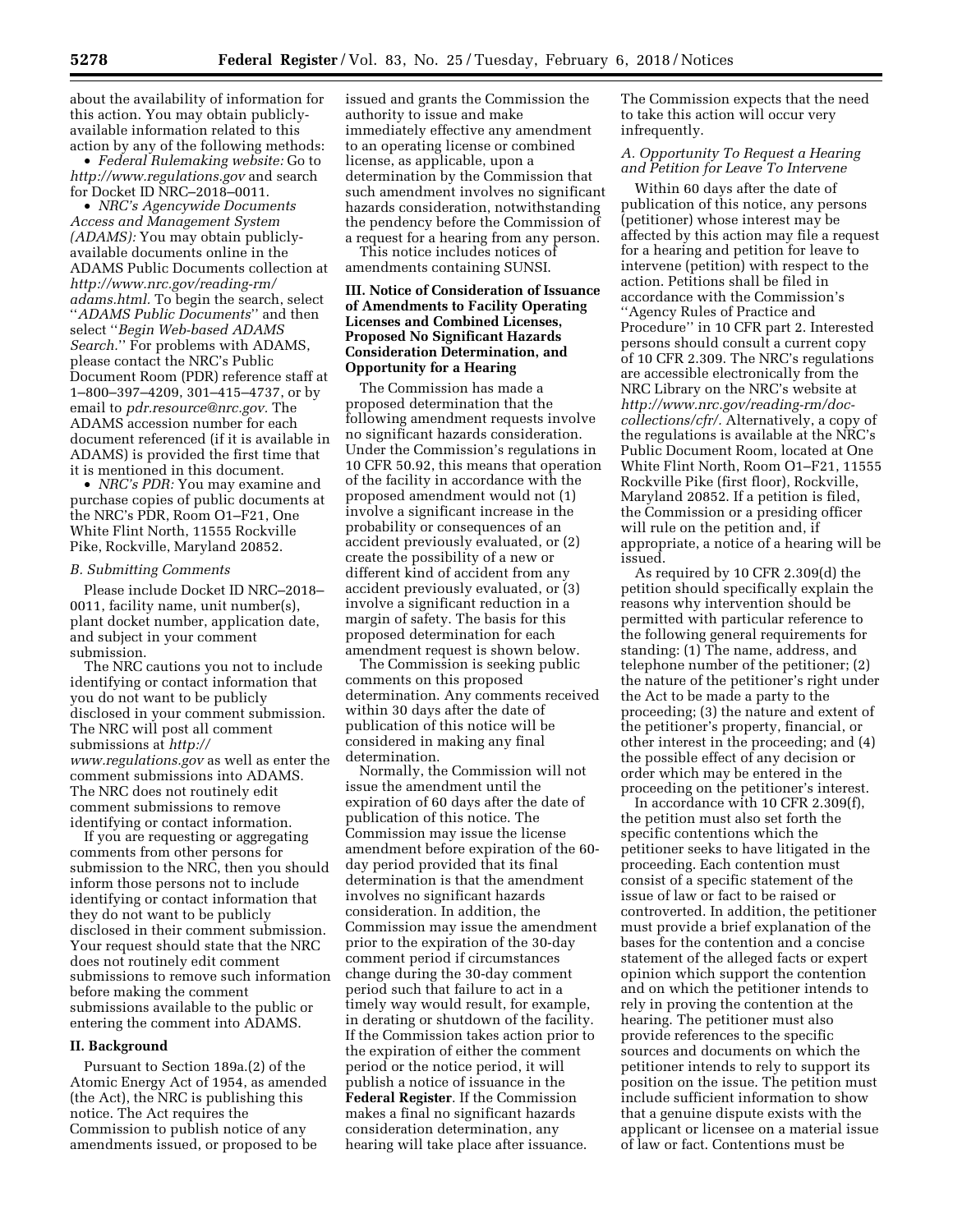limited to matters within the scope of the proceeding. The contention must be one which, if proven, would entitle the petitioner to relief. A petitioner who fails to satisfy the requirements at 10 CFR 2.309(f) with respect to at least one contention will not be permitted to participate as a party.

Those permitted to intervene become parties to the proceeding, subject to any limitations in the order granting leave to intervene. Parties have the opportunity to participate fully in the conduct of the hearing with respect to resolution of that party's admitted contentions, including the opportunity to present evidence, consistent with the NRC's regulations, policies, and procedures.

Petitions must be filed no later than 60 days from the date of publication of this notice. Petitions and motions for leave to file new or amended contentions that are filed after the deadline will not be entertained absent a determination by the presiding officer that the filing demonstrates good cause by satisfying the three factors in 10 CFR 2.309(c)(1)(i) through (iii). The petition must be filed in accordance with the filing instructions in the ''Electronic Submissions (E-Filing)'' section of this document.

If a hearing is requested, and the Commission has not made a final determination on the issue of no significant hazards consideration, the Commission will make a final determination on the issue of no significant hazards consideration. The final determination will serve to establish when the hearing is held. If the final determination is that the amendment request involves no significant hazards consideration, the Commission may issue the amendment and make it immediately effective, notwithstanding the request for a hearing. Any hearing would take place after issuance of the amendment. If the final determination is that the amendment request involves a significant hazards consideration, then any hearing held would take place before the issuance of the amendment unless the Commission finds an imminent danger to the health or safety of the public, in which case it will issue an appropriate order or rule under 10 CFR part 2.

A State, local governmental body, Federally-recognized Indian Tribe, or agency thereof, may submit a petition to the Commission to participate as a party under 10 CFR 2.309(h)(1). The petition should state the nature and extent of the petitioner's interest in the proceeding. The petition should be submitted to the Commission no later than 60 days from the date of publication of this notice.

The petition must be filed in accordance with the filing instructions in the ''Electronic Submissions (E-Filing)'' section of this document, and should meet the requirements for petitions set forth in this section, except that under 10 CFR 2.309(h)(2) a State, local governmental body, or Federally recognized Indian Tribe, or agency thereof does not need to address the standing requirements in 10 CFR 2.309(d) if the facility is located within its boundaries. Alternatively, a State, local governmental body, Federallyrecognized Indian Tribe, or agency thereof may participate as a non-party under 10 CFR 2.315(c).

If a hearing is granted, any person who is not a party to the proceeding and is not affiliated with or represented by a party may, at the discretion of the presiding officer, be permitted to make a limited appearance pursuant to the provisions of 10 CFR 2.315(a). A person making a limited appearance may make an oral or written statement of his or her position on the issues but may not otherwise participate in the proceeding. A limited appearance may be made at any session of the hearing or at any prehearing conference, subject to the limits and conditions as may be imposed by the presiding officer. Details regarding the opportunity to make a limited appearance will be provided by the presiding officer if such sessions are scheduled.

#### *B. Electronic Submissions (E-Filing)*

All documents filed in NRC adjudicatory proceedings, including a request for hearing and petition for leave to intervene (petition), any motion or other document filed in the proceeding prior to the submission of a request for hearing or petition to intervene, and documents filed by interested governmental entities that request to participate under 10 CFR 2.315(c), must be filed in accordance with the NRC's E-Filing rule (72 FR 49139; August 28, 2007, as amended at 77 FR 46562, August 3, 2012). The E-Filing process requires participants to submit and serve all adjudicatory documents over the internet, or in some cases to mail copies on electronic storage media. Detailed guidance on making electronic submissions may be found in the Guidance for Electronic Submissions to the NRC and on the NRC website at *[http://www.nrc.gov/site-help/](http://www.nrc.gov/site-help/e-submittals.html) [e-submittals.html.](http://www.nrc.gov/site-help/e-submittals.html)* Participants may not submit paper copies of their filings unless they seek an exemption in accordance with the procedures described below.

To comply with the procedural requirements of E-Filing, at least 10 days prior to the filing deadline, the participant should contact the Office of the Secretary by email at *[hearing.docket@nrc.gov,](mailto:hearing.docket@nrc.gov)* or by telephone at 301 $-415-1677$ , to (1) request a digital identification (ID) certificate, which allows the participant (or its counsel or representative) to digitally sign submissions and access the E-Filing system for any proceeding in which it is participating; and (2) advise the Secretary that the participant will be submitting a petition or other adjudicatory document (even in instances in which the participant, or its counsel or representative, already holds an NRC-issued digital ID certificate). Based upon this information, the Secretary will establish an electronic docket for the hearing in this proceeding if the Secretary has not already established an electronic docket.

Information about applying for a digital ID certificate is available on the NRC's public website at *[http://](http://www.nrc.gov/site-help/e-submittals/getting-started.html) [www.nrc.gov/site-help/e-submittals/](http://www.nrc.gov/site-help/e-submittals/getting-started.html) [getting-started.html.](http://www.nrc.gov/site-help/e-submittals/getting-started.html)* Once a participant has obtained a digital ID certificate and a docket has been created, the participant can then submit adjudicatory documents. Submissions must be in Portable Document Format (PDF). Additional guidance on PDF submissions is available on the NRC's public website at *[http://www.nrc.gov/](http://www.nrc.gov/site-help/electronic-sub-ref-mat.html) [site-help/electronic-sub-ref-mat.html.](http://www.nrc.gov/site-help/electronic-sub-ref-mat.html)* A filing is considered complete at the time the document is submitted through the NRC's E-Filing system. To be timely, an electronic filing must be submitted to the E-Filing system no later than 11:59 p.m. Eastern Time on the due date. Upon receipt of a transmission, the E-Filing system time-stamps the document and sends the submitter an email notice confirming receipt of the document. The E-Filing system also distributes an email notice that provides access to the document to the NRC's Office of the General Counsel and any others who have advised the Office of the Secretary that they wish to participate in the proceeding, so that the filer need not serve the document on those participants separately. Therefore, applicants and other participants (or their counsel or representative) must apply for and receive a digital ID certificate before adjudicatory documents are filed so that they can obtain access to the documents via the E-Filing system.

A person filing electronically using the NRC's adjudicatory E-Filing system may seek assistance by contacting the NRC's Electronic Filing Help Desk through the ''Contact Us'' link located on the NRC's public website at *[http://](http://www.nrc.gov/site-help/e-submittals.html) [www.nrc.gov/site-help/e-](http://www.nrc.gov/site-help/e-submittals.html)*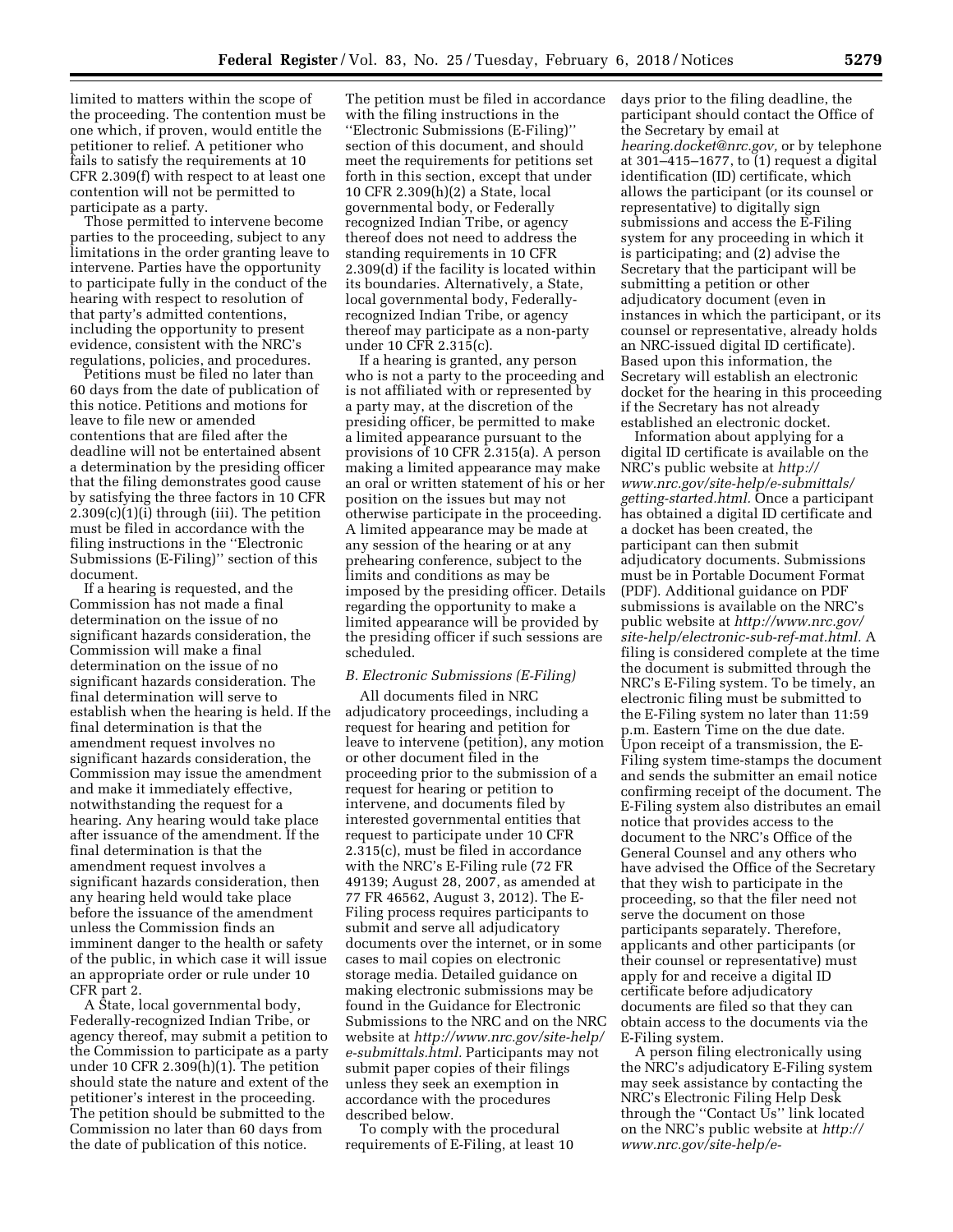*[submittals.html,](http://www.nrc.gov/site-help/e-submittals.html)* by email to *[MSHD.Resource@nrc.gov,](mailto:MSHD.Resource@nrc.gov)* or by a tollfree call at 1–866–672–7640. The NRC Electronic Filing Help Desk is available between 9 a.m. and 6 p.m., Eastern Time, Monday through Friday, excluding government holidays.

Participants who believe that they have a good cause for not submitting documents electronically must file an exemption request, in accordance with 10 CFR 2.302(g), with their initial paper filing stating why there is good cause for not filing electronically and requesting authorization to continue to submit documents in paper format. Such filings must be submitted by: (1) First class mail addressed to the Office of the Secretary of the Commission, U.S. Nuclear Regulatory Commission, Washington, DC 20555–0001, Attention: Rulemaking and Adjudications Staff; or (2) courier, express mail, or expedited delivery service to the Office of the Secretary, 11555 Rockville Pike, Rockville, Maryland 20852, Attention: Rulemaking and Adjudications Staff. Participants filing adjudicatory documents in this manner are responsible for serving the document on all other participants. Filing is considered complete by first-class mail as of the time of deposit in the mail, or by courier, express mail, or expedited delivery service upon depositing the document with the provider of the service. A presiding officer, having granted an exemption request from using E-Filing, may require a participant or party to use E-Filing if the presiding officer subsequently determines that the reason for granting the exemption from use of E-Filing no longer exists.

Documents submitted in adjudicatory proceedings will appear in the NRC's electronic hearing docket which is available to the public at *[https://](https://adams.nrc.gov/ehd) [adams.nrc.gov/ehd,](https://adams.nrc.gov/ehd)* unless excluded pursuant to an order of the Commission or the presiding officer. If you do not have an NRC-issued digital ID certificate as described above, click cancel when the link requests certificates and you will be automatically directed to the NRC's electronic hearing dockets where you will be able to access any publicly available documents in a particular hearing docket. Participants are requested not to include personal privacy information, such as social security numbers, home addresses, or personal phone numbers in their filings, unless an NRC regulation or other law requires submission of such information. For example, in some instances, individuals provide home addresses in order to demonstrate proximity to a facility or site. With respect to copyrighted works, except for

limited excerpts that serve the purpose of the adjudicatory filings and would constitute a Fair Use application, participants are requested not to include copyrighted materials in their submission.

*Exelon Generation Company, LLC, Docket No. 50–410, Nine Mile Point Nuclear Station (NMP2), Unit 2, Oswego County, New York* 

*Date of amendment request:*  November 3, 2017. A publicly-available version is in ADAMS under Accession No. ML17307A019.

*Description of amendment request:*  This amendment request contains sensitive unclassified non-safeguards information (SUNSI). The amendment would revise the safety limit (SL) minimum critical power ratios (MCPRs) in Section 2.1.1, ''Reactor Core SLs,'' of the NMP2, Technical Specifications.

*Basis for proposed no significant hazards consideration determination:*  As required by 10 CFR 50.91(a), the licensee has provided its analysis of the issue of no significant hazards consideration, which is presented below:

1. Does the proposed amendment involve a significant increase in the probability or consequences of an accident previously evaluated?

Response: No.

The derivation of the cycle specific Safety Limit Minimum Critical Power Ratios (SLMCPRs) for incorporation into the Technical Specifications (TS), and their use to determine cycle specific thermal limits, has been performed using the methodology discussed in NEDE–24011–P–A, ''General Electric Standard Application for Reactor Fuel,'' Revision 25.

The basis of the SLMCPR calculation is to ensure that during normal operation and during abnormal operational transients, at least 99.9% of all fuel rods in the core do not experience transition boiling if the limit is not violated. The new SLMCPRs preserve the existing margin to transition boiling.

The MCPR safety limit is reevaluated for each reload using NRC-approved methodologies. The analyses for NMP2, Cycle 17, have concluded that a tworecirculation loop MCPR safety limit of ≥1.17, based on the application of Global Nuclear Fuel's NRC-approved MCPR safety limit methodology, will ensure that this acceptance criterion is met. For single recirculation loop operation, a MCPR safety limit of ≥1.17 also ensures that this acceptance criterion is met. The MCPR operating limits are presented and controlled in accordance with the NMP2 Core Operating Limits Report (COLR).

The requested TS changes do not involve any plant modifications or operational changes that could affect system reliability or performance or that could affect the probability of operator error. The requested changes do not affect any postulated accident precursors, do not affect any accident

mitigating systems, and do not introduce any new accident initiation mechanisms.

Therefore, the proposed TS changes do not involve a significant increase in the probability or consequences of an accident previously evaluated.

2. Does the proposed amendment create the possibility of a new or different kind of accident from any accident previously evaluated?

Response: No.

The SLMCPR is a TS numerical value, calculated to ensure that during normal operation and during abnormal operational transients, at least 99.9% of all fuel rods in the core do not experience transition boiling if the limit is not violated. The new SLMCPRs are calculated using NRCapproved methodology discussed in NEDE– 24011–P–A, ''General Electric Standard Application for Reactor Fuel,'' Revision 25. The proposed changes do not involve any new modes of operation, any changes to setpoints, or any plant modifications. The proposed revised MCPR safety limits have been shown to be acceptable for Cycle 17 operation. The core operating limits will continue to be developed using NRCapproved methods. The proposed MCPR safety limits or methods for establishing the core operating limits do not result in the creation of any new precursors to an accident.

Therefore, this change does not create the possibility of a new or different kind of accident from any previously evaluated.

3. Does the proposed amendment involve a significant reduction in a margin of safety? Response: No.

There is no significant reduction in the margin of safety previously approved by the NRC as a result of the proposed change to the SLMCPRs. The new SLMCPRs are calculated using methodology discussed in NEDE– 24011–P–A, ''General Electric Standard Application for Reactor Fuel,'' Revision 25. The SLMCPRs ensure that during normal operation and during abnormal operational transients, at least 99.9% of all fuel rods in the core do not experience transition boiling if the limit is not violated, thereby preserving the fuel cladding integrity.

Therefore, the proposed TS changes do not involve a significant reduction in the margin of safety previously approved by the NRC.

The NRC staff has reviewed the licensee's analysis and, based on this review, it appears that the three standards of 10 CFR 50.92(c) are satisfied. Therefore, the NRC staff proposes to determine that the amendment request involves no significant hazards consideration.

*Attorney for licensee:* Tamra Domeyer, Associate General Counsel, Exelon Generation Company, LLC, 4300 Winfield Road, Warrenville, IL 60555.

*NRC Branch Chief:* James G. Danna.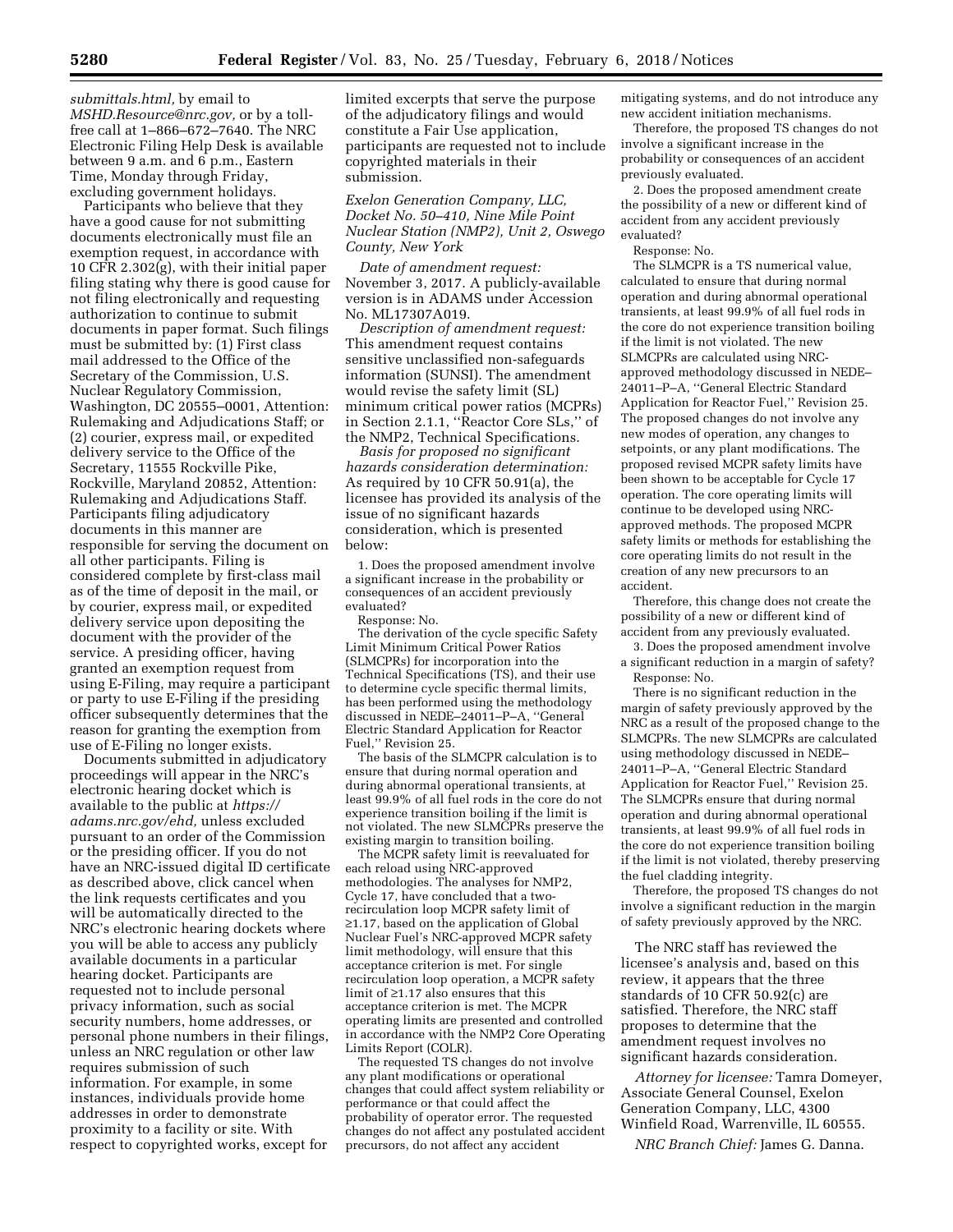*Exelon Generation Company, LLC, Docket No. 50–244, R. E. Ginna Nuclear Power Plant (Ginna), Wayne County, New York* 

*Date of amendment request:*  November 16, 2017. A publiclyavailable version is in ADAMS under Accession No. ML17321A107.

*Description of amendment request:*  This amendment request contains sensitive unclassified non-safeguards information (SUNSI). The amendment would revise the Ginna's Technical Specifications for selected Reactor Trip System (RTS) and Engineered Safety Feature Actuation System (ESFAS) instrumentation channels. The change would allow selected RTS (Table 3.3.1– 1) and ESFAS instrumentation channels (Table 3.3.2–1) to be bypassed during surveillance testing. Additionally, the change would allow RTS and ESFAS input relays to be excluded from the Channel Operational Test. The change would allow testing of Nuclear Instrumentation System power range functions, which are part of the RTS, with a permanently installed bypass capability, while other RTS and ESFAS functions will be capable of being bypassed utilizing permanent connections in the racks to connect a portable test box.

*Basis for proposed no significant hazards consideration determination:*  As required by 10 CFR 50.91(a), the licensee has provided its analysis of the issue of no significant hazards consideration, which is presented below:

1. Does the proposed amendment involve a significant increase in the probability or consequences of an accident previously evaluated?

Response: No.

The Reactor Trip System (RTS) and Engineered Safety Feature Actuation System (ESFAS) provide plant protection and are part of the accident mitigation response. The RTS and ESFAS functions do not themselves act as a precursor or an initiator for any transient or design basis accident; therefore, the proposed change does not significantly increase the probability of any accident previously evaluated.

The structural and functional integrity of the RTS and ESFAS, or any other plant system, is unaffected. The proposed change does not alter or prevent the ability of structures, systems, and components to perform their intended function to mitigate the consequences of an initiating event within the assumed acceptance limits. Surveillance testing in the bypass condition will not cause any design or analysis acceptance criteria to be exceeded.

Under the proposed change, the channel being tested may be bypassed. The number of available channels with one channel in bypass for testing will remain the same as the number of channels available when testing in

trip. The number of channels to trip will be unchanged when testing in bypass while the number of channels to trip is reduced to one when testing in trip. Although there may be a slight increase in the possibility that the failure of a channel could prevent the actuation of a function (because testing in bypass could result in two-out-of-two logic while testing in trip would have resulted in one-out-of-two logic), testing in bypass will reduce the vulnerability to inadvertent actuation of a function while maintaining the required number of channels to trip. The impact of using bypass test capability upon nuclear safety has been previously evaluated by the NRC and determined to be acceptable in WCAP–10271–P–A and its supplements. Thus, testing in bypass when all channels are operable does not involve a significant increase in the probability or consequences of an accident previously evaluated.

Under the proposed change, the channel being tested may be bypassed when another channel is concurrently inoperable and in a tripped condition. As a result, one channel in bypass and another in trip leaves one-outof-two operable channels to initiate the protective function (if the initial logic is twoout-of-four) or one-out-of-one operable channels to initiate the protective function (if the initial logic was two-out-of-three). Thus, testing in bypass with one channel inoperable does not involve a significant increase in the probability or consequences of an accident previously evaluated.

Implementation of the bypass testing capability does not affect the integrity of the fission product barriers utilized for mitigation of radiological dose consequences as a result of an accident. Plant response as modeled in the safety analyses is unaffected. Hence, the releases used as input to the dose calculations are unchanged from those previously assumed.

Therefore, the proposed change does not involve a significant increase in the probability or consequences of an accident previously evaluated.

2. Does the proposed amendment create the possibility of a new or different kind of accident from any accident previously evaluated?

Response: No.

Surveillance testing in bypass does not affect accident initiation sequences or response scenarios as modeled in the safety analyses. No new operating configuration is being imposed by the surveillance testing in bypass that would create a new failure scenario. The RTS and ESFAS will continue to have the same setpoints after the proposed change is implemented. In addition, no new failure modes are being created for any plant equipment. The bypass test instrumentation has been designed to applicable regulatory and industry standards. Fault conditions, failure detection, reliability and equipment qualification have been considered. The modifications do not result in any new or different accident scenarios.

The types of accidents defined in the UFSAR [Updated Final Safety Analysis Report] continue to represent the credible spectrum of events to be analyzed which determine safe plant operation.

Therefore, the proposed change does not create the possibility of a new or different

kind of accident from any previously evaluated.

3. Does the proposed amendment involve a significant reduction in a margin of safety? Response: No.

No safety analyses were changed or modified as a result of the proposed TS change to reflect installed bypass test capability. The proposed change does not alter the manner in which safety limits, limiting safety system settings, or limiting conditions for operation are determined. Margins associated with the current safety analyses acceptance criteria are unaffected. The current safety analyses remain bounding since their conclusions are not affected by performing surveillance testing in bypass. The safety systems credited in the safety analyses will continue to be available to perform their mitigation functions.

Implementation of testing in bypass results in an overall improvement in safety because the capability to test the channels in bypass will reduce the potential for an inadvertent reactor trip or safeguards actuation due to a failure or spurious transient in a redundant channel.

Therefore, the proposed change does not result in a significant reduction in a margin of safety.

The NRC staff has reviewed the licensee's analysis and, based on this review, it appears that the three standards of 10 CFR 50.92(c) are satisfied. Therefore, the NRC staff proposes to determine that the amendment request involves no significant hazards consideration.

*Attorney for licensee:* Tamra Domeyer, Associate General Counsel, Exelon Generation Company, LLC, 4300 Winfield Road, Warrenville, IL 60555. *NRC Branch Chief:* James G. Danna.

*PSEG Nuclear LLC, Docket No. 50–354, Hope Creek Generating Station (HCGS), Salem County, New Jersey* 

*Date of amendment request:*  November 9, 2017. A publicly-available version is in ADAMS under Accession No. ML17317B320.

*Description of amendment request:*  This amendment request contains sensitive unclassified non-safeguards information (SUNSI). The amendment would revise the HCGS Technical Specifications (TSs). Specifically, the amendment would revise the safety limit minimum critical power ratio (SLMCPR) for two recirculation loop operation and single recirculation loop operation based on the HCGS Cycle 22 specific analysis.

*Basis for proposed no significant hazards consideration determination:*  As required by 10 CFR 50.91(a), the licensee has provided its analysis of the issue of no significant hazards consideration, which is presented below:

1. Does the proposed amendment involve a significant increase in the probability or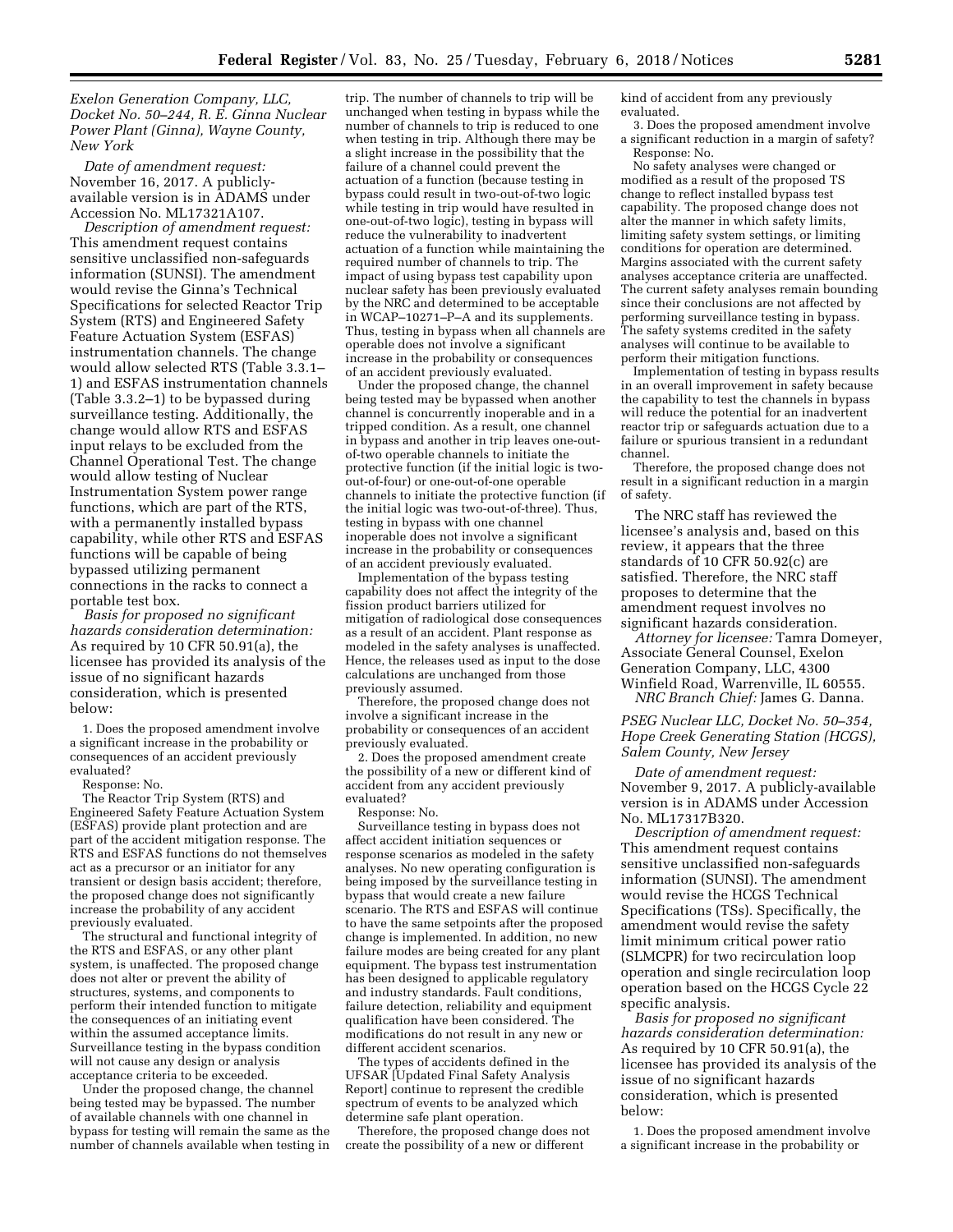consequences of an accident previously evaluated?

Response: No.

The required SLMCPRs for HCGS Cycle 22 are calculated using NRC-approved methodology. The SLMCPR values, contained in TS Section 2.1 (''Safety Limits''), ensure at least 99.9% of all fuel rods in the core do not experience transition boiling during normal operation and analyzed transients, preserving fuel cladding integrity. The proposed change to the SLMCPR values ensures this criterion continues to be met, and therefore does not increase the probability or consequences of an accident previously evaluated. In addition, no plant hardware or operational changes are required with this proposed change.

Therefore, the proposed change does not involve a significant increase in the probability or consequences of an accident previously evaluated.

2. Does the proposed amendment create the possibility of a new or different kind of accident from any accident previously evaluated?

Response: No.

The required SLMCPRs for HCGS Cycle 22 are calculated using NRC-approved methodology. The SLMCPR values, contained in TS Section 2.1, ensure at least 99.9% of all fuel rods in the core do not experience transition boiling during normal operation and analyzed transients. The proposed change to the SLMCPR values does not involve any plant hardware or operational changes and does not create any new precursors to an accident.

Therefore, the proposed changes do not create the possibility of a new or different kind of accident from any previously evaluated.

3. Does the proposed amendment involve a significant reduction in a margin of safety? Response: No.

The required SLMCPRs for HCGS Cycle 22 are calculated using NRC-approved methodology. The SLMCPR values, contained in TS Section 2.1, ensure at least 99.9% of all fuel rods in the core do not experience transition boiling during normal operation and analyzed transients, preserving fuel cladding integrity. The revised SLMCPR values ensure this criterion continues to be met. In addition, the proposed change to the SLMCPR values does not adversely affect the design basis function or performance of a structure, system, or component as described in the HCGS UFSAR [Updated Final Safety Analysis Report].

Therefore, the proposed amendment does not involve a significant reduction in a margin of safety.

The NRC staff has reviewed the licensee's analysis and, based on this review, it appears that the three standards of 10 CFR 50.92(c) are satisfied. Therefore, the NRC staff proposes to determine that the amendment request involves no significant hazards consideration.

*Attorney for licensee:* Jeffrie J. Keenan, PSEG Nuclear LLC—N21, P.O. Box 236, Hancocks Bridge, NJ 08038.

*NRC Branch Chief:* James G. Danna.

## **Order Imposing Procedures for Access to Sensitive Unclassified Non-Safeguards Information for Contention Preparation**

*Exelon Generation Company, LLC, Docket No. 50–410, Nine Mile Point Nuclear Station, Unit 2, Oswego County, New York* 

*Exelon Generation Company, LLC, Docket No. 50–244, R.E. Ginna Nuclear Power Plant, Wayne County, New York* 

*PSEG Nuclear LLC, Docket No. 50–354, Hope Creek Generating Station, Salem County, New Jersey* 

A. This Order contains instructions regarding how potential parties to this proceeding may request access to documents containing Sensitive Unclassified Non-Safeguards Information (SUNSI).

B. Within 10 days after publication of this notice of hearing and opportunity to petition for leave to intervene, any potential party who believes access to SUNSI is necessary to respond to this notice may request access to SUNSI. A ''potential party'' is any person who intends to participate as a party by demonstrating standing and filing an admissible contention under 10 CFR 2.309. Requests for access to SUNSI submitted later than 10 days after publication of this notice will not be considered absent a showing of good cause for the late filing, addressing why the request could not have been filed earlier.

C. The requester shall submit a letter requesting permission to access SUNSI to the Office of the Secretary, U.S. Nuclear Regulatory Commission, Washington, DC 20555–0001, Attention: Rulemakings and Adjudications Staff, and provide a copy to the Associate General Counsel for Hearings, Enforcement and Administration, Office of the General Counsel, U.S. Nuclear Regulatory Commission, Washington, DC 20555–0001. The expedited delivery or courier mail address for both offices is: U.S. Nuclear Regulatory Commission, 11555 Rockville Pike, Rockville, Maryland 20852. The email address for the Office of the Secretary and the Office of the General Counsel are *[Hearing.Docket@nrc.gov](mailto:Hearing.Docket@nrc.gov)* and *[OGCmailcenter@nrc.gov,](mailto:OGCmailcenter@nrc.gov)* respectively.1 The request must include the following information:

(1) A description of the licensing action with a citation to this **Federal Register** notice;

(2) The name and address of the potential party and a description of the potential party's particularized interest that could be harmed by the action identified in C.(1); and

(3) The identity of the individual or entity requesting access to SUNSI and the requester's basis for the need for the information in order to meaningfully participate in this adjudicatory proceeding. In particular, the request must explain why publicly available versions of the information requested would not be sufficient to provide the basis and specificity for a proffered contention.

D. Based on an evaluation of the information submitted under paragraph C.(3) the NRC staff will determine within 10 days of receipt of the request whether:

(1) There is a reasonable basis to believe the petitioner is likely to establish standing to participate in this NRC proceeding; and

(2) The requestor has established a legitimate need for access to SUNSI.

E. If the NRC staff determines that the requestor satisfies both D.(1) and D.(2) above, the NRC staff will notify the requestor in writing that access to SUNSI has been granted. The written notification will contain instructions on how the requestor may obtain copies of the requested documents, and any other conditions that may apply to access to those documents. These conditions may include, but are not limited to, the signing of a Non-Disclosure Agreement or Affidavit, or Protective Order 2 setting forth terms and conditions to prevent the unauthorized or inadvertent disclosure of SUNSI by each individual who will be granted access to SUNSI.

F. Filing of Contentions. Any contentions in these proceedings that are based upon the information received as a result of the request made for SUNSI must be filed by the requestor no later than 25 days after receipt of (or access to) that information. However, if more than 25 days remain between the petitioner's receipt of (or access to) the information and the deadline for filing all other contentions (as established in the notice of hearing or opportunity for hearing), the petitioner may file its SUNSI contentions by that later deadline.

G. Review of Denials of Access.

<sup>1</sup>While a request for hearing or petition to intervene in this proceeding must comply with the filing requirements of the NRC's ''E-Filing Rule,'' the initial request to access SUNSI under these procedures should be submitted as described in this paragraph.

<sup>2</sup>Any motion for Protective Order or draft Non-Disclosure Affidavit or Agreement for SUNSI must be filed with the presiding officer or the Chief Administrative Judge if the presiding officer has not yet been designated, within 30 days of the deadline for the receipt of the written access request.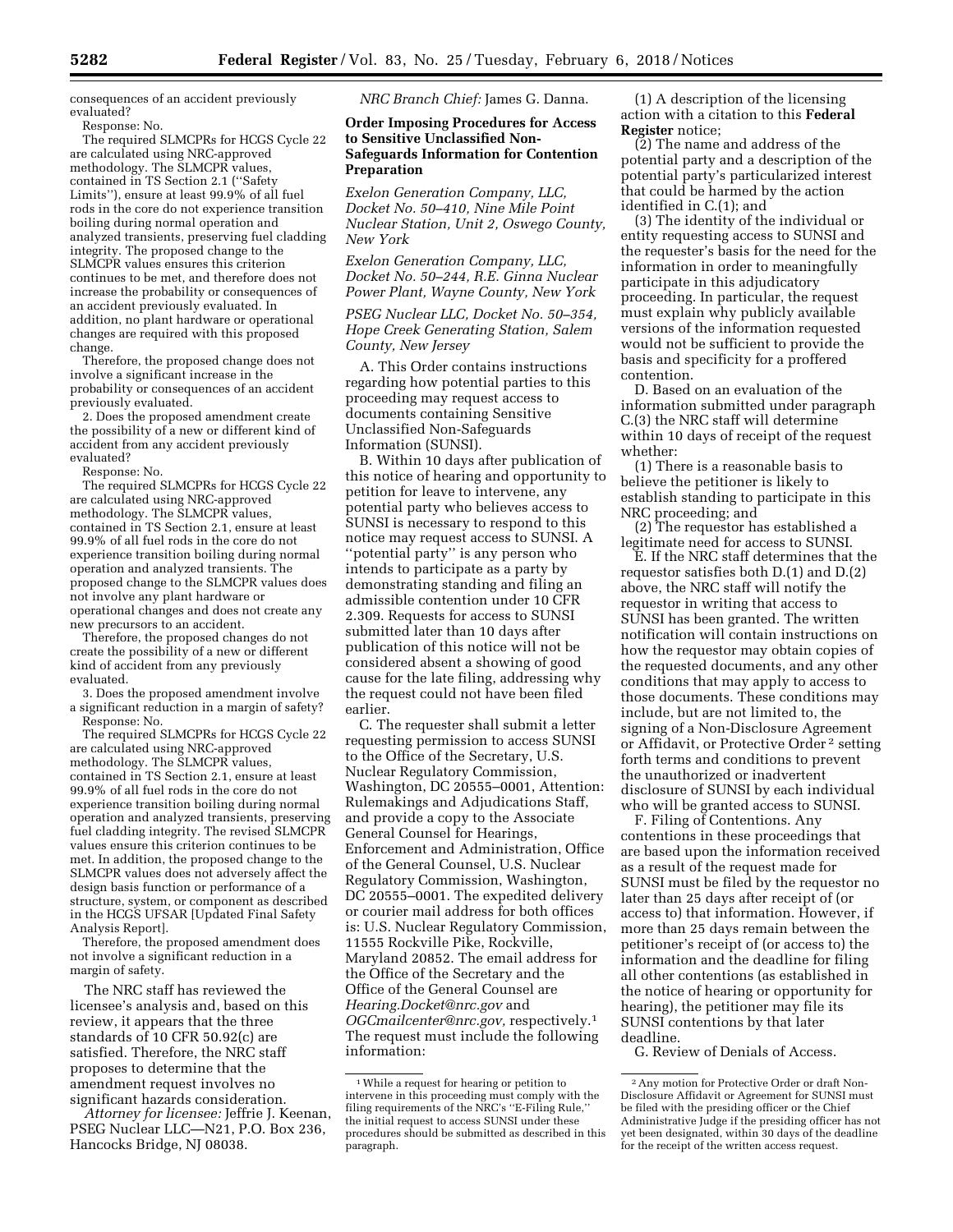(1) If the request for access to SUNSI is denied by the NRC staff after a determination on standing and requisite need, the NRC staff shall immediately notify the requestor in writing, briefly stating the reason or reasons for the denial.

(2) The requester may challenge the NRC staff's adverse determination by filing a challenge within 5 days of receipt of that determination with: (a) The presiding officer designated in this proceeding; (b) if no presiding officer has been appointed, the Chief Administrative Judge, or if he or she is unavailable, another administrative judge, or an Administrative Law Judge with jurisdiction pursuant to 10 CFR 2.318(a); or (c) if another officer has been designated to rule on information access issues, with that officer.

(3) Further appeals of decisions under this paragraph must be made pursuant to 10 CFR 2.311.

H. Review of Grants of Access. A party other than the requester may

challenge an NRC staff determination granting access to SUNSI whose release would harm that party's interest independent of the proceeding. Such a challenge must be filed within 5 days of the notification by the NRC staff of its grant of access and must be filed with: (a) The presiding officer designated in this proceeding; (b) if no presiding officer has been appointed, the Chief Administrative Judge, or if he or she is unavailable, another administrative judge, or an Administrative Law Judge with jurisdiction pursuant to 10 CFR 2.318(a); or (c) if another officer has been designated to rule on information access issues, with that officer.

If challenges to the NRC staff determinations are filed, these procedures give way to the normal process for litigating disputes concerning access to information. The availability of interlocutory review by the Commission of orders ruling on such NRC staff determinations (whether

granting or denying access) is governed by 10 CFR 2.311.3

I. The Commission expects that the NRC staff and presiding officers (and any other reviewing officers) will consider and resolve requests for access to SUNSI, and motions for protective orders, in a timely fashion in order to minimize any unnecessary delays in identifying those petitioners who have standing and who have propounded contentions meeting the specificity and basis requirements in 10 CFR part 2. The attachment to this Order summarizes the general target schedule for processing and resolving requests under these procedures.

*It is so ordered.* 

Dated at Rockville, Maryland, this 24th of January, 2018.

For the Nuclear Regulatory Commission. **Annette L. Vietti-Cook,** 

*Secretary of the Commission.* 

ATTACHMENT 1—GENERAL TARGET SCHEDULE FOR PROCESSING AND RESOLVING REQUESTS FOR ACCESS TO SENSITIVE UNCLASSIFIED NON-SAFEGUARDS INFORMATION IN THIS PROCEEDING

| Day        | Event/activity                                                                                                                                                                                                                                                                                                                                                                                                                                                                                                                                                                                                  |
|------------|-----------------------------------------------------------------------------------------------------------------------------------------------------------------------------------------------------------------------------------------------------------------------------------------------------------------------------------------------------------------------------------------------------------------------------------------------------------------------------------------------------------------------------------------------------------------------------------------------------------------|
| 0          | Publication of Federal Register notice of hearing and opportunity to petition for leave to intervene, including order with in-<br>structions for access requests.                                                                                                                                                                                                                                                                                                                                                                                                                                               |
|            | Deadline for submitting requests for access to Sensitive Unclassified Non-Safeguards Information (SUNSI) with information:<br>Supporting the standing of a potential party identified by name and address; describing the need for the information in order<br>for the potential party to participate meaningfully in an adjudicatory proceeding.                                                                                                                                                                                                                                                               |
| 60         | Deadline for submitting petition for intervention containing: (i) Demonstration of standing; and (ii) all contentions whose formu-<br>lation does not require access to SUNSI (+25 Answers to petition for intervention; +7 petitioner/requestor reply).                                                                                                                                                                                                                                                                                                                                                        |
| 20         | U.S. Nuclear Regulatory Commission (NRC) staff informs the requester of the staff's determination whether the request for<br>access provides a reasonable basis to believe standing can be established and shows need for SUNSI. (NRC staff also in-<br>forms any party to the proceeding whose interest independent of the proceeding would be harmed by the release of the in-<br>formation.) If NRC staff makes the finding of need for SUNSI and likelihood of standing, NRC staff begins document proc-<br>essing (preparation of redactions or review of redacted documents).                             |
| 25         | If NRC staff finds no "need" or no likelihood of standing, the deadline for petitioner/requester to file a motion seeking a ruling<br>to reverse the NRC staff's denial of access; NRC staff files copy of access determination with the presiding officer (or Chief<br>Administrative Judge or other designated officer, as appropriate). If NRC staff finds "need" for SUNSI, the deadline for any<br>party to the proceeding whose interest independent of the proceeding would be harmed by the release of the information to<br>file a motion seeking a ruling to reverse the NRC staff's grant of access. |
| $30$       | Deadline for NRC staff reply to motions to reverse NRC staff determination(s).                                                                                                                                                                                                                                                                                                                                                                                                                                                                                                                                  |
| 40         | (Receipt +30) If NRC staff finds standing and need for SUNSI, deadline for NRC staff to complete information processing and<br>file motion for Protective Order and draft Non-Disclosure Affidavit. Deadline for applicant/licensee to file Non-Disclosure<br>Agreement for SUNSI.                                                                                                                                                                                                                                                                                                                              |
| A          | If access granted: issuance of presiding officer or other designated officer decision on motion for protective order for access<br>to sensitive information (including schedule for providing access and submission of contentions) or decision reversing a<br>final adverse determination by the NRC staff.                                                                                                                                                                                                                                                                                                    |
| $A + 3$    | Deadline for filing executed Non-Disclosure Affidavits. Access provided to SUNSI consistent with decision issuing the protec-<br>tive order.                                                                                                                                                                                                                                                                                                                                                                                                                                                                    |
| $A + 28$   | Deadline for submission of contentions whose development depends upon access to SUNSI. However, if more than 25 days<br>remain between the petitioner's receipt of (or access to) the information and the deadline for filing all other contentions (as<br>established in the notice of opportunity to request a hearing and petition for leave to intervene), the petitioner may file its<br>SUNSI contentions by that later deadline.                                                                                                                                                                         |
| $A + 53$   | (Contention receipt +25) Answers to contentions whose development depends upon access to SUNSI.                                                                                                                                                                                                                                                                                                                                                                                                                                                                                                                 |
| $A + 60$   | (Answer receipt +7) Petitioner/Intervenor reply to answers.                                                                                                                                                                                                                                                                                                                                                                                                                                                                                                                                                     |
| $>$ A + 60 | Decision on contention admission.                                                                                                                                                                                                                                                                                                                                                                                                                                                                                                                                                                               |

<sup>3</sup>Requesters should note that the filing requirements of the NRC's E-Filing Rule (72 FR 49139; August 28, 2007, as amended at 77 FR

<sup>46562;</sup> August 3, 2012) apply to appeals of NRC staff determinations (because they must be served on a presiding officer or the Commission, as

applicable), but not to the initial SUNSI request submitted to the NRC staff under these procedures.